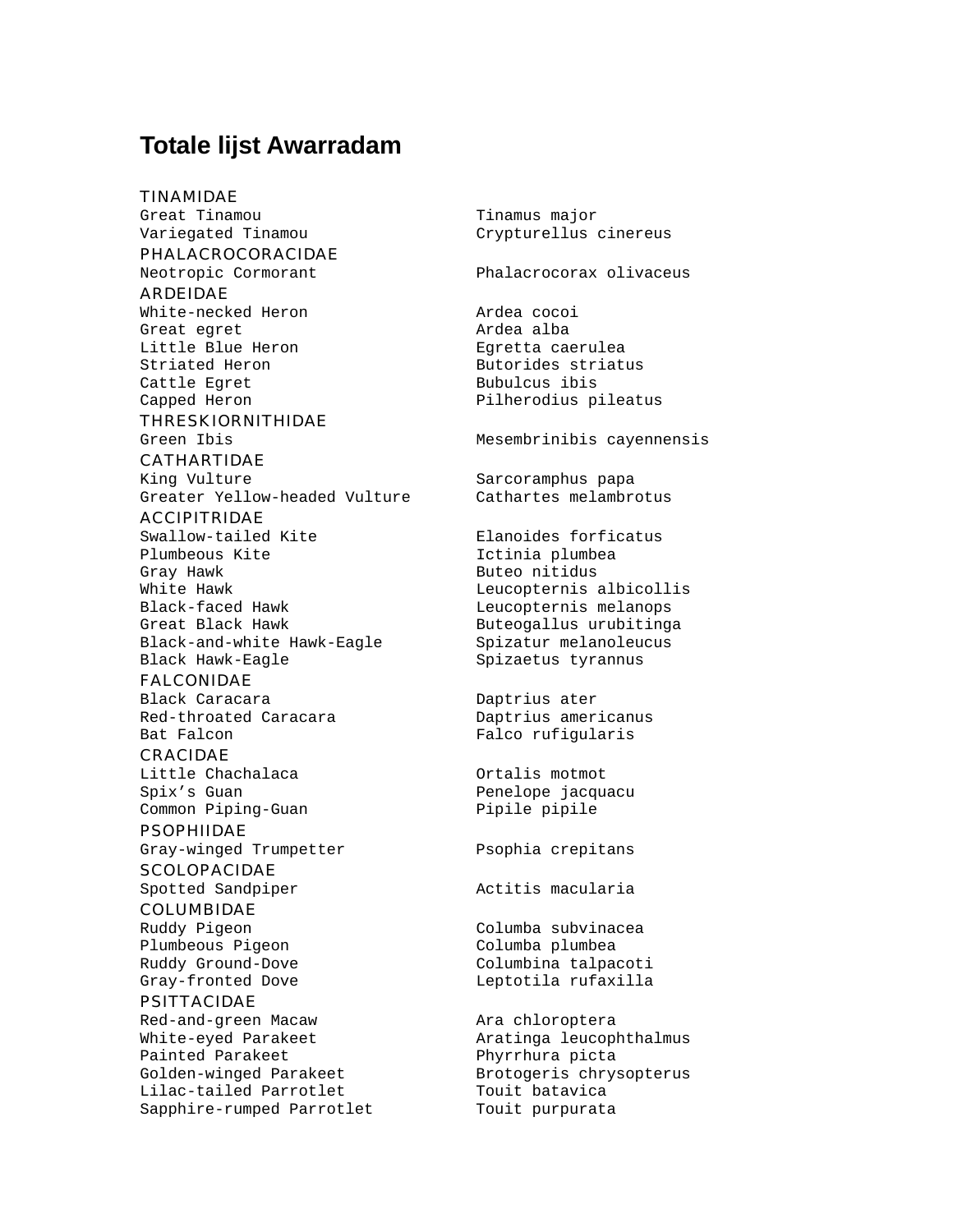```
Blue-headed Parrot Pionus menstruus
Dusky Parrot Pionus fuscus
Orange-winged Parrot Amazona amazonica
Mealy Parrot Amazona farinosa
```
#### **CUCULIDAE**

Squirrel Cuckoo **Piaya** cayana

## CAPRIMULGIDAE

APODIDAE Band-rumped Swift Chaetura spinicauda Short-tailed Swift Chaetura brachyura Lesser Swallow-tailed Swift Panyptila cayennensis

### **TROCHILIDAE**

Reddish Hermit **Phaetornis** ruber Fork-tailed Woodnymph Thalurania furcata Crimson Topaz Topaza pella Black-eared Fairy Meliotrix aurita

## **TROGONIDAE**

Violaceous Trogon Trogon Violaceus

#### ALCEDINIDAE

Ringed Kingfisher Ceryle torquata Amazon Kingfisher Chloroceryle amazona Green Kingfisher Chloroceryle americana Green-and-rufous Kingfisher Chloroceryle inda

#### MOMOTIDAE

Blue-crowned Motmot Momoto Momotus momota

## **GALBULIDAE** Yellow-billed jacamar Galbula albirostris

BUCCONIDAE

Pied Puffbird Notharchus tectus Black Nunbird Monasa atra

## CAPITONIDAE

Black-spotted Barbet Capito niger

### RAMPHASTIDAE

Black-necked Aracari Pteroglossus aracari Green Aracari **Premieri Europe Steen Aracari** Pteroglossus viridis Guyanan Toucanet Selenidera culik Channel-billed Toucan Ramphastos vitellinus Red-billed Toucan The Ramphastos tucanus

#### PICIDAE

Yellow-throated Woodpecker Piculus flavigula Chestnut Woodpecker Celeus elegans Waved Woodpecker Celeus undatus Lineated Woodpecker Dryocopus lineatus

Black-headed Parrot **Pionitus melanocephala**<br>Caica Parrot Pionopsitta caica Pionopsitta caica Red-fan Parrot **Deroptyus** accipitrinus

Pauraque Nyctidromus albicollis Ladder-tailed Nightjar Manuel Hydropsalis climacocera

Long-tailed Hermit Phaetornis superciliosus Gray-breasted Sabrewing Campylopterus largipennis

White-tailed Trogon Trogon viridis

Great Jacamar **Great Calculates** Jacamerops aurea

White-necked Puffbird Motharchus macrorhynchus Swallowing Chelidoptera tenebrosa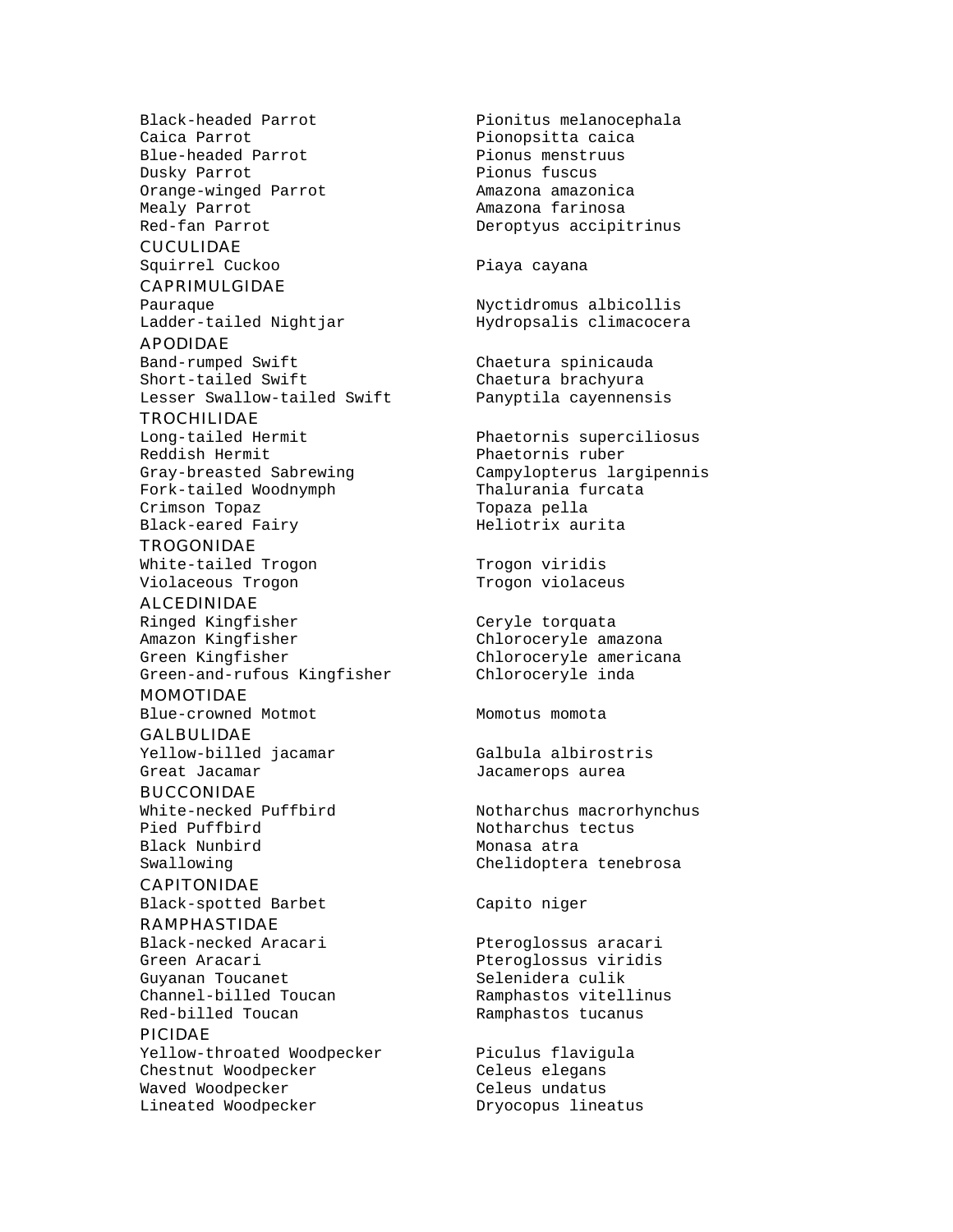Golden-collared Woodpecker Veniliores cassini Crimson-crested Woodpecker Campephilus melanoleucos Red-necked Woodpecker Campephilus rubricollis

#### DENDROCOLAPTIDAE

Wedge-billed Woodcreeper Glyphorynchus spirurus Black-banded Woodcreeper Dendrocolaptes picumnus Chestnut-rumped Woodcreeper Xiphorhynchus pardalotus Buff-throated Woodcreeper Xiphorhynchus guttatus

#### FURNARIIDAE

Plain-crowned Spinetail Synallaxis gujanensis Rufous-rumped Foliage-gleaner Philydor erythrocercus Cinnamon-rumped Foliage-gleaner Philydor pyrrhodes Olive-backed Foliage-gleaner Automolus infuscatus Buff-throated Foliage-gleaner Automolus ochroleamus Chestnut-crowned Foliage-gleaner Rufous-tailed Xenops milleri Plain Xenops **Marshall** Xenops minutus

#### THAMNOPHILIDAE

Fasciated Antshrike Cymbilaimus lineatus Great Antshrike Taraba mayor Band-tailed Antshrike Sakesphorus melanothorax Mouse-Coloured Antshrike Thamnophilus murinus Slaty Antshrike Thamnophilus punctatus Amazonian Antshrike Thamnophilus amazonicus Dusky-throated Antshrike Thamnomanes ardesiacus Cinereous Antshrike Thamnomanes caesius Pygmy Antwren 1988 Myrmotherula brachyura Streaked Antwren Mymotherula surinamensis Rufous-bellied Antwren Myrmotherula guttata Brown-bellied Antwren Myrmotherula gutturales White-flanked Antwren Myrmotherula axillaris Long-winged Antwren Myrmotherula longipennis Gray Antwren **Myrmotherula** menetriesii Dot-winged Antwren Microrhopias quixensis Gray Antbird Cercomacra cinerascens Dusky Antbird Cercomacra tyrannina White-browed Antbird Myrmoborus leucophrys Warbling Antbird **Hypocnemis** cantator Black-chinned Antbird Hypocnemoides melanopogos Silvered Antbird Sclateria naevia Ferruginous-backed Antbird Myrmeciza ferruginea White-plumed Antbird Pithys albifrons Rufous-throated Antbird Gymnopithys rufigula Spot-backed Antbird Hylophylax naevia Scale-backed Antbird The Hylophylax poecilonota

#### FORMICARIIDAE

Rufous-capped Antthrush Formicarius colma Black-faced Anttrush Formicarius analis Spotted Antpitta **Gralaria** Macularus Thrush-like Antpitta Myrmothera campanisona COTINGIDAE

Plain-brown Woodcreeper Dendrocincla fuliginosa

Todd's Antwren Todd's Antwren Herpsilochmus stictocephalus Percnostola rufifrons

Screaming Piha and Lipaugus vociferans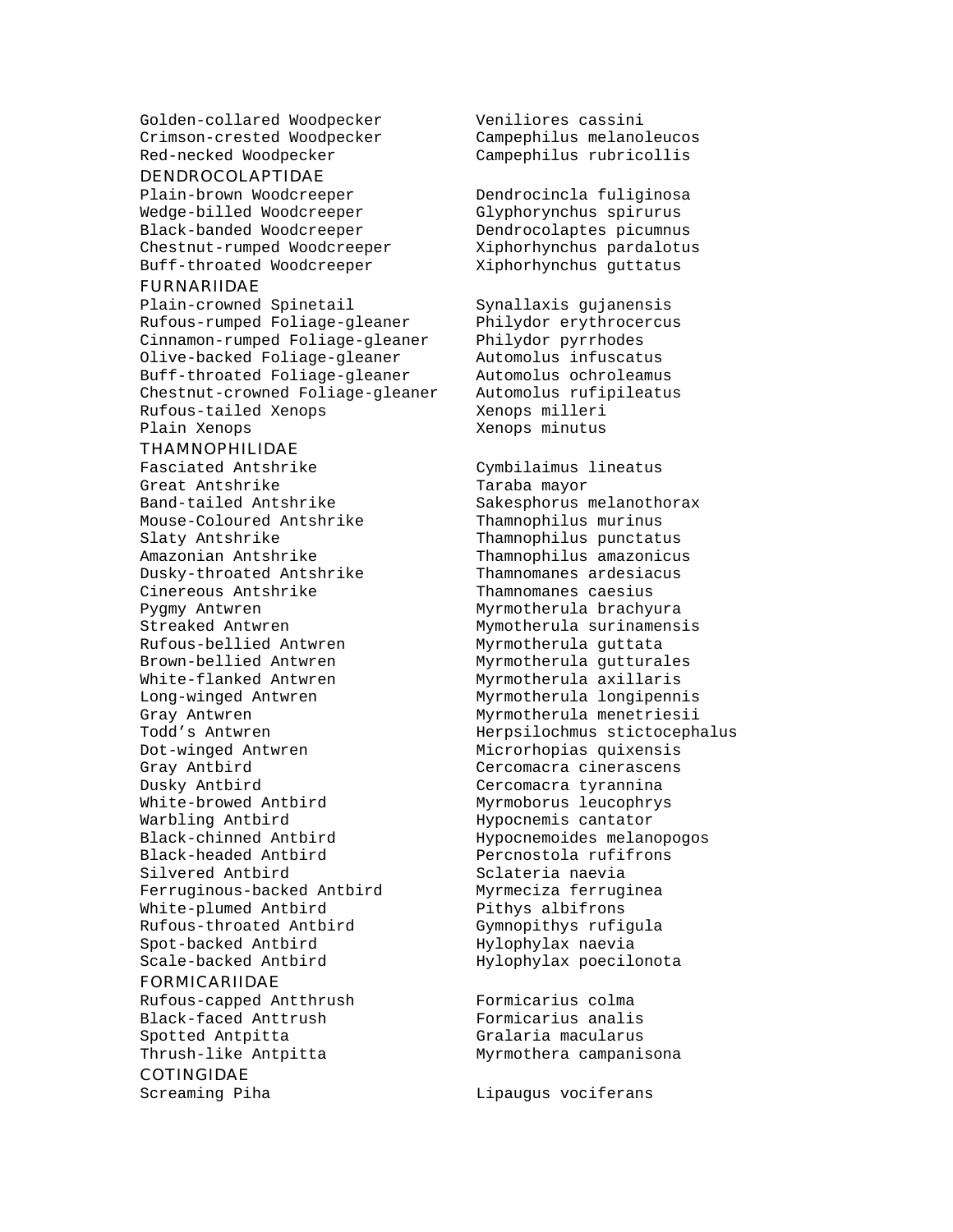Black-capped Becard Pachyramphus marginatus Pink-throated Becard Platypsaris minor Black-tailed Tityra Tityra cayana Purple-throated Fruitcrow Querula purpurata Capuchinbird Perissocephalus tricolor

#### PIPRIDAE

White-fronted Manakin Pipra serena White-bearded Manakin Manacus manacus Tiny Tyrant-Manakin Tyranneutes virescens<br>Thrush-like Manakin Schiffornis turdinus

#### TYRANNIDAE

Fork-tailed Flycatcher Muscivora tyrannus Tropical Kingbird Tyrannus melancholicus White-ringed Flycatcher Boat-billed Flycatcher Megarynchus pitangua Rusty-margined Flycatcher Myiozetetes cayanensis Great Kiskadee entitled and Pitangus sulphuratus Bright-rumped Atilla Atilla spadiceus Grayish Mourner **Rhytipterna** simplex Ruddy-tailed Flycatcher Terenotriccus erythrurus Sulphur-rumped Flycatcher Myiobius barbatus Royal Flycatcher **Channel Constants** Computer Constants Coronatus Yellow-olive Flycatcher Tolmomyias sulphurescens Commmon Tody-Flycatcher Todirostrum cinereum Helmeted Pygmy-Tyrant Lophotriccus galeatus Short-tailed Tyrant Myiornis ecaudatus Yellow-crowned Tyrannulet Tyrannulus elatus Ringed Antpipit **Corythopis** torquata

#### HIRUNDINIDAE

White-winged Swallow Tachycineta albiventer Gray-breasted Martin Progne chalybea White-banded Swallow **Atticora** fasciata Black-collared Swallow Atticora melanoleuca

#### TROGLODYTIDAE

Coraya Wren Thryothorus coraya

#### SYLVIIDAE

Long-billed Gnatwren Ramphocaenus melanaurus Tropical Gnatcatcher **Polioptila** plumbea

#### VIREONIDAE

Rufous-browed Peppershrike Cyclarhis gujanensis Lemon-chested Greenlet Hylophilus thoracicus Buff-cheeked Greenlet Hylophilus muscicapinus

#### **THRAUPINAE**

Purple Honeycreeper Cyanerpes caeruleus Red-legged Honeycreeper Cyanerpes cyaneus Green Honeycreeper Chlorophanes spiza Blue Dacnis Dacnis cayana Black-faced Dacnis Turquoise Tanager Turquoise Tanager Violaceous Euphonia Euphonia violacea Blue-gray Tanager Thraupis episcopus Palm Tanager Thraupis palmarum

Golden-headed Manakin Pipra erythrocephala Schiffornis turdinus

Buff-breasted Wren Thryothorus leucotis Musician Wren Cyphorhinus arada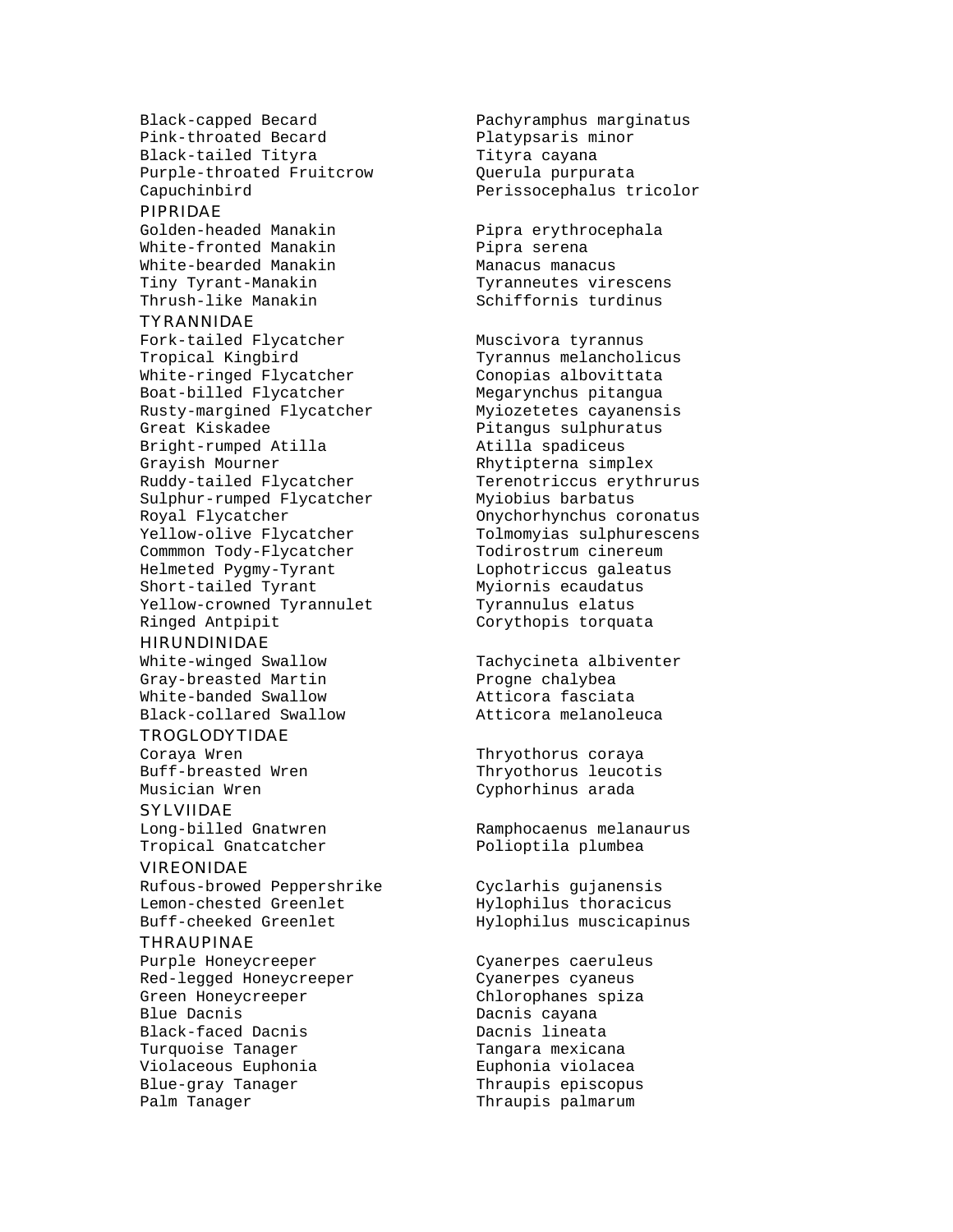Silver-beaked Tanager Ramphocelus carbo<br>Fulvous-shrike-Tanager Lanio fulvus Fulvous-shrike-Tanager Flame-crested Tanager Tachyphonus cristatus Fulvous-crested Tanager Tachyphonus surinamus

## COEREBINAE

#### ICTERINAE

Giant Cowbird **Scaphidura** oryzivora Green Oropendola Psarocolius viridis Yellow-rumped Cacique Cacicus cela Red-rumped Cacique Cacicus haemorrhous Epaulet Oriole **Icterus** Cayanensis

CARDINALINAE Buff-throated Saltater Saltator maximus Slate-coloured Grosbeak Pitylus grossus

EMBERIZINAE Pectoral Sparrow **Arremon** taciturnus

TINAMIDAE

ARDEIDAE Cattle Egret **Bubulcus** Bubulcus ibis

THRESKIORNITHIDAE

CATHARTIDAE King Vulture Sarcoramphus papa Greater Yellow-headed Vulture Cathartes melambrotus

ACCIPITRIDAE

Plumbeous Kite **Ictinia** plumbea Gray Hawk **Buteo** nitidus Black-and-white Hawk-Eagle Spizatur melanoleucus

FALCONIDAE Black Caracara **Daptrius** ater Red-throated Caracara Daptrius americanus Bat Falcon Falco rufigularis

**SCOLOPACIDAE** Spotted Sandpiper **Actives** Actitis macularia

COLUMBIDAE Ruddy Ground-Dove Columbina talpacoti

PSITTACIDAE White-eyed Parakeet **Aratinga leucophthalmus** Painted Parakeet Phyrrhura picta Black-headed Parrot Pionitus melanocephala Caica Parrot **Pionopsitta** caica Blue-headed Parrot Pionus menstruus Orange-winged Parrot Amazona amazonica Red-fan Parrot Chamber Deroptyus accipitrinus

Yellow-backed Tanager Hemithraupis flavicollis Red-billed Tanager Lamprospiza melanoleuca

Bananaquit Coereba flaveola

Variable Seedeater Sporophila americana Blue-black Grassquit Volatinia jacarina

Great Tinamou Tinamus major

Striated Heron Butorides striatus Capped Heron **Pilherodius** pileatus

Green Ibis Mesembrinibis cayennensis

Golden-winged Parakeet Brotogeris chrysopterus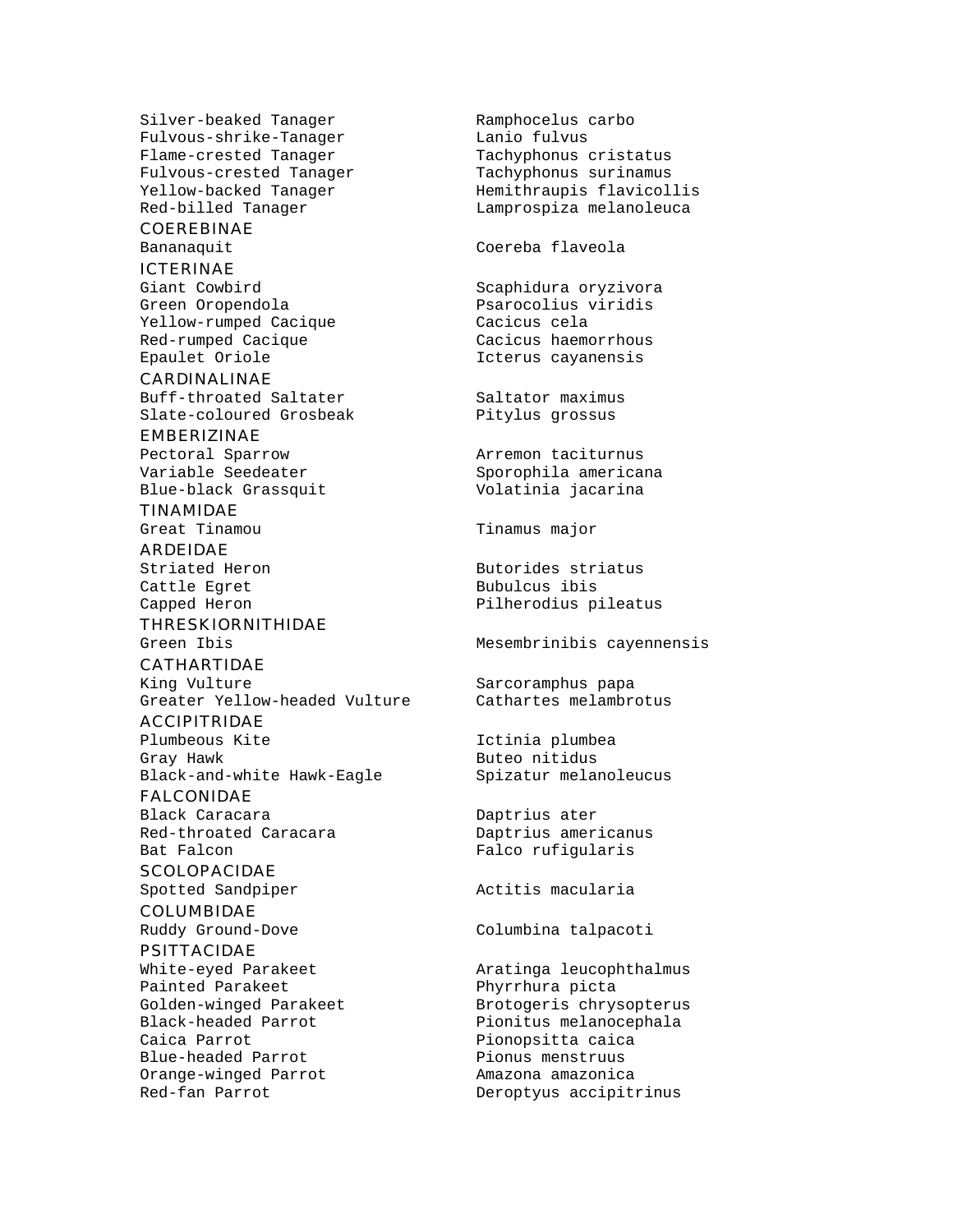#### CUCULIDAE

Squirrel Cuckoo New York Piaya cayana

### CAPRIMULGIDAE

APODIDAE Band-rumped Swift Chaetura spinicauda Short-tailed Swift Chaetura brachyura Lesser Swallow-tailed Swift

#### TROCHILIDAE

Crimson Topaz della Topaza pella Black-eared Fairy Meliotrix aurita

## ALCEDINIDAE

#### BUCCONIDAE

Black Nunbird Monasa atra

#### CAPITONIDAE Black-spotted Barbet Capito niger

RAMPHASTIDAE Guyanan Toucanet Selenidera culik Channel-billed Toucan Ramphastos vitellinus Red-billed Toucan Ramphastos tucanus

#### PICIDAE

Waved Woodpecker **Celeus** undatus Lineated Woodpecker Dryocopus lineatus Crimson-crested Woodpecker Campephilus melanoleucos Red-necked Woodpecker Campephilus rubricollis

#### DENDROCOLAPTIDAE

Buff-throated Woodcreeper Xiphorhynchus guttatus

#### FURNARIIDAE Plain-crowned Spinetail Synallaxis gujanensis

### THAMNOPHILIDAE

Great Antshrike Taraba mayor Dusky Antbird<br>Black-chinned Antbird Cercomacra tyrannina<br>Hypocnemoides melano Silvered Antbird Sclateria naevia

#### COTINGIDAE

### TYRANNIDAE

Fork-tailed Flycatcher Muscivora tyrannus<br>Tropical Kingbird Muscivora Tyrannus melanchol Boat-billed Flycatcher Megarynchus pitangua Rusty-margined Flycatcher Myiozetetes cayanensis Great Kiskadee entitled and the Pitangus sulphuratus Yellow-olive Flycatcher Tolmomyias sulphurescens Commmon Tody-Flycatcher Todirostrum cinereum Yellow-crowned Tyrannulet Tyrannulus elatus

Pauraque Nyctidromus albicollis

Gray-breasted Sabrewing Campylopterus largipennis

Ringed Kingfisher Ceryle torquata Amazon Kingfisher Chloroceryle amazona Green Kingfisher Chloroceryle americana

White-necked Puffbird Notharchus macrorhynchus Swallowing Chelidoptera tenebrosa

Slaty Antshrike Thamnophilus punctatus Streaked Antwren Mymotherula surinamensis Hypocnemoides melanopogos

Screaming Piha and Lipaugus vociferans

Tyrannus melancholicus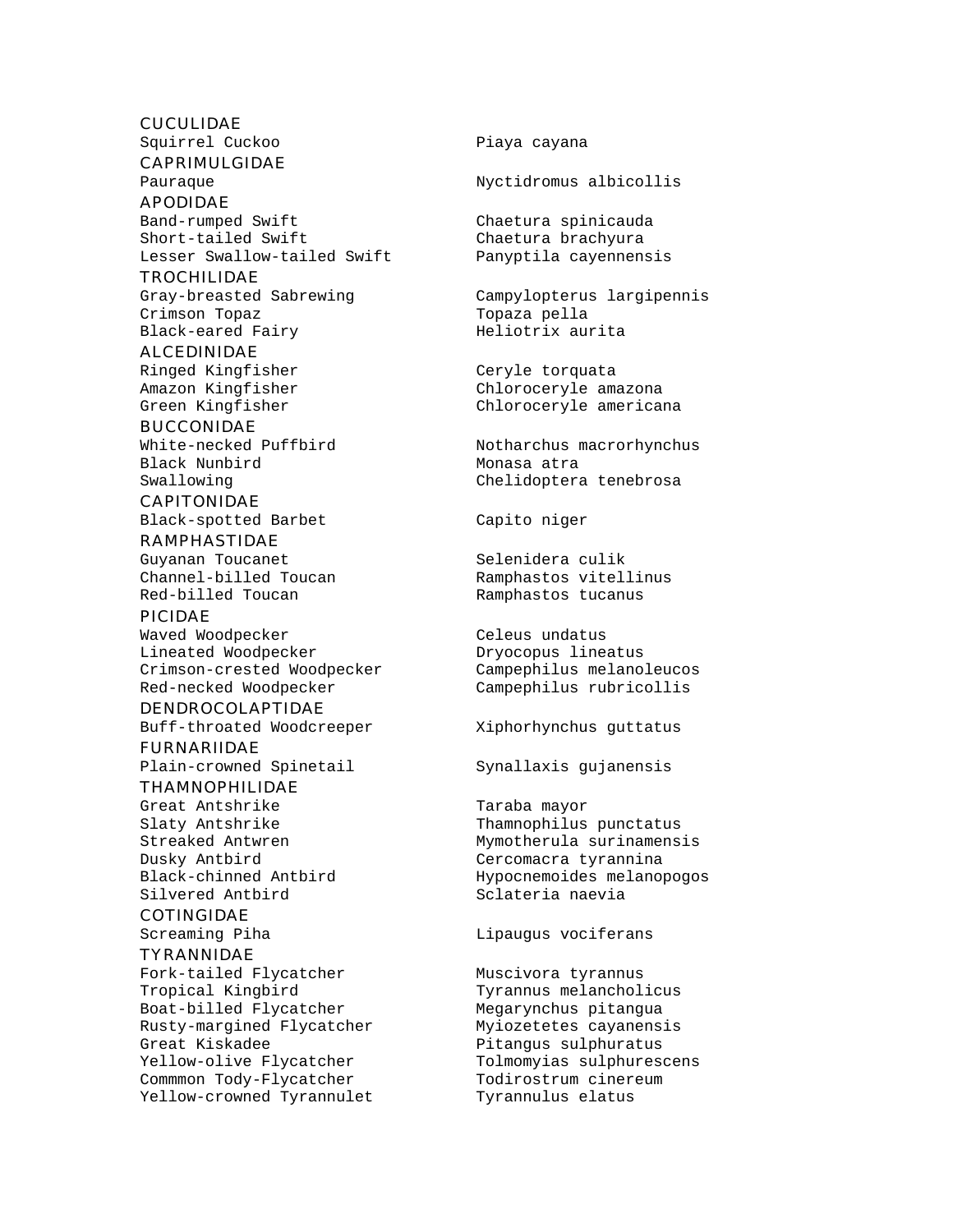#### HIRUNDINIDAE

White-banded Swallow **Atticora** fasciata Black-collared Swallow Atticora melanoleuca

TROGLODYTIDAE

#### VIREONIDAE

Rufous-browed Peppershrike Cyclarhis gujanensis<br>Buff-cheeked Greenlet Hylophilus muscicapin

#### THRAUPINAE

Red-legged Honeycreeper Cyanerpes cyaneus Green Honeycreeper Chlorophanes spiza Blue Dacnis **Dacnis** Dacnis cayana Turquoise Tanager Tangara mexicana<br>Violaceous Euphonia Euphonia violacea Violaceous Euphonia Blue-gray Tanager Thraupis episcopus Palm Tanager Thraupis palmarum Silver-beaked Tanager Ramphocelus carbo

#### COEREBINAE

## ICTERINAE

Green Oropendola Psarocolius viridis Yellow-rumped Cacique Cacicus cela Red-rumped Cacique Cacicus haemorrhous Epaulet Oriole Icterus cayanensis

#### CARDINALINAE Buff-throated Saltater Saltator maximus

EMBERIZINAE Variable Seedeater Sporophila americana<br>Blue-black Grassquit Volatinia jacarina Blue-black Grassquit

## TINAMIDAE

#### FALCONIDAE Red-throated Caracara Daptrius americanus

CRACIDAE Little Chachalaca **Chachalaca** Ortalis motmot

#### PSOPHIIDAE Gray-winged Trumpetter Psophia crepitans

COLUMBIDAE Plumbeous Pigeon Columba plumbea

#### PSITTACIDAE

Painted Parakeet Phyrrhura picta Lilac-tailed Parrotlet Touit batavica<br>Orange-winged Parrot Manazona amazonica Orange-winged Parrot Mealy Parrot **Amazona** farinosa Red-fan Parrot Christian Deroptyus accipitrinus

## CUCULIDAE Squirrel Cuckoo **Piaya cayana**

#### TROCHILIDAE

White-winged Swallow Tachycineta albiventer

Buff-breasted Wren Thryothorus leucotis

Hylophilus muscicapinus

Bananaquit Coereba flaveola

Giant Cowbird **Scaphidura** oryzivora

Great Tinamou Tinamus major Variegated Tinamou Crypturellus cinereus

Gray-fronted Dove and Leptotila rufaxilla

Golden-winged Parakeet Brotogeris chrysopterus<br>
Lilac-tailed Parrotlet Brouit batavica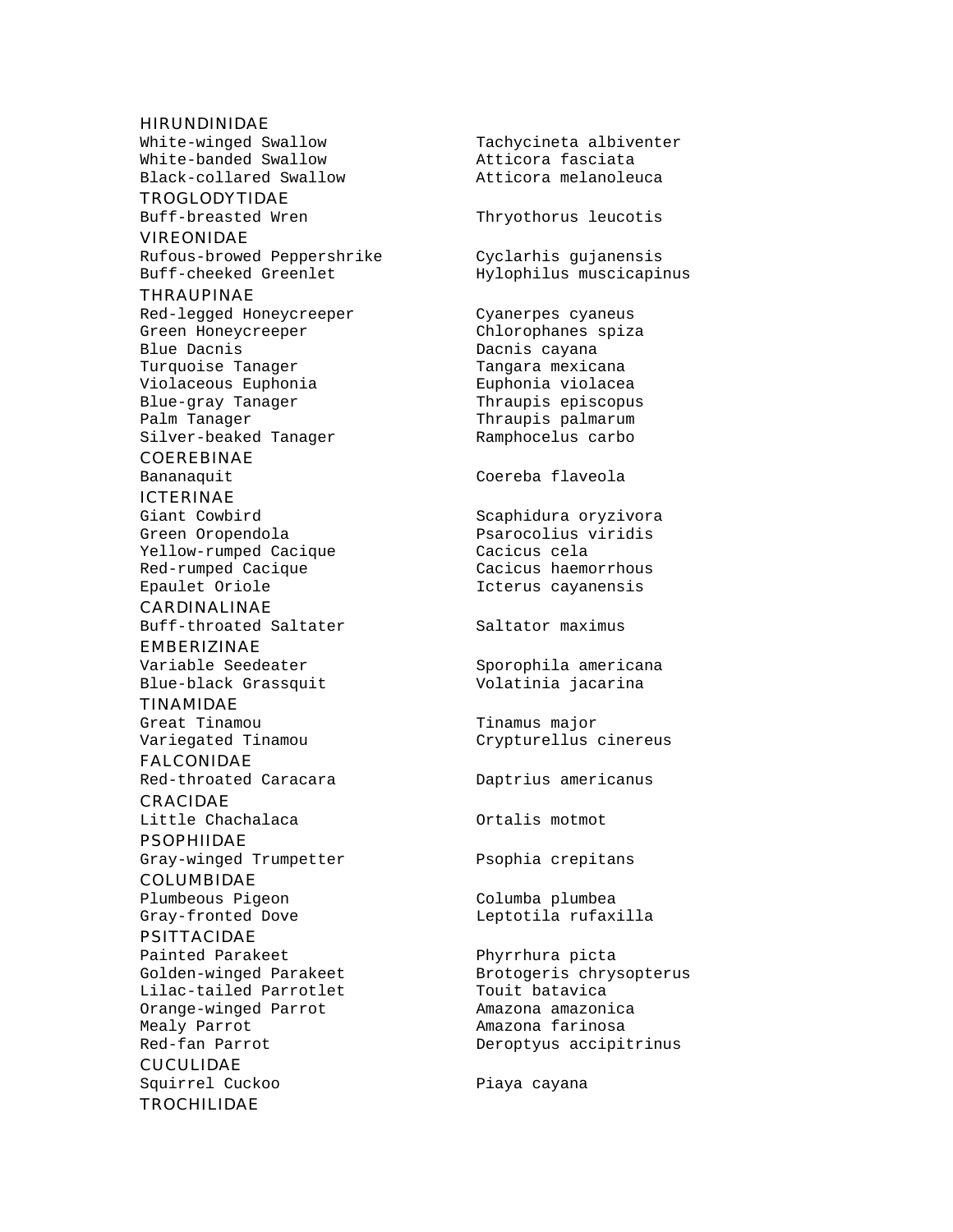Fork-tailed Woodnymph Black-eared Fairy Meliotrix aurita

**TROGONIDAE** White-tailed Trogon Trogon viridis Violaceous Trogon Trogon violaceus

## MOMOTIDAE

**GALBULIDAE** 

Yellow-billed jacamar Galbula albirostris

BUCCONIDAE Black Nunbird Monasa atra

#### RAMPHASTIDAE

Red-billed Toucan Ramphastos tucanus

#### PICIDAE

Yellow-throated Woodpecker Piculus flavigula Chestnut Woodpecker Celeus elegans Lineated Woodpecker Dryocopus lineatus Red-necked Woodpecker Campephilus rubricollis

#### DENDROCOLAPTIDAE

Plain-brown Woodcreeper Dendrocincla fuliginosa Wedge-billed Woodcreeper Glyphorynchus spirurus<br>Chestnut-rumped Woodcreeper Xiphorhynchus pardalotus Chestnut-rumped Woodcreeper Buff-throated Woodcreeper Xiphorhynchus guttatus

#### FURNARIIDAE

Cinnamon-rumped Foliage-gleaner Philydor pyrrhodes Olive-backed Foliage-gleaner Automolus infuscatus Chestnut-crowned Foliage-gleaner Automolus rufipileatus

#### THAMNOPHILIDAE

Fasciated Antshrike Cymbilaimus lineatus Great Antshrike Taraba mayor Mouse-Coloured Antshrike Thamnophilus murinus Amazonian Antshrike Thamnophilus amazonicus Dusky-throated Antshrike Thamnomanes ardesiacus Cinereous Antshrike Thamnomanes caesius Pygmy Antwren Myrmotherula brachyura Brown-bellied Antwren Myrmotherula gutturales White-flanked Antwren Myrmotherula axillaris Long-winged Antwren Myrmotherula longipennis Gray Antbird Cercomacra cinerascens White-browed Antbird Myrmoborus leucophrys Warbling Antbird **Hypocnemis** cantator Black-headed Antbird Percnostola rufifrons Ferruginous-backed Antbird Myrmeciza ferruginea Rufous-throated Antbird Gymnopithys rufigula

#### FORMICARIIDAE

Rufous-capped Antthrush Formicarius colma Black-faced Anttrush Formicarius analis Spotted Antpitta **Gralaria** Grana Thrush-like Antpitta Myrmothera campanisona

#### COTINGIDAE

Long-tailed Hermit Phaetornis superciliosus

Blue-crowned Motmot Momoto Momotus momota

Channel-billed Toucan Ramphastos vitellinus

Todd's Antwren Herpsilochmus stictocephalus

Screaming Piha and Lipaugus vociferans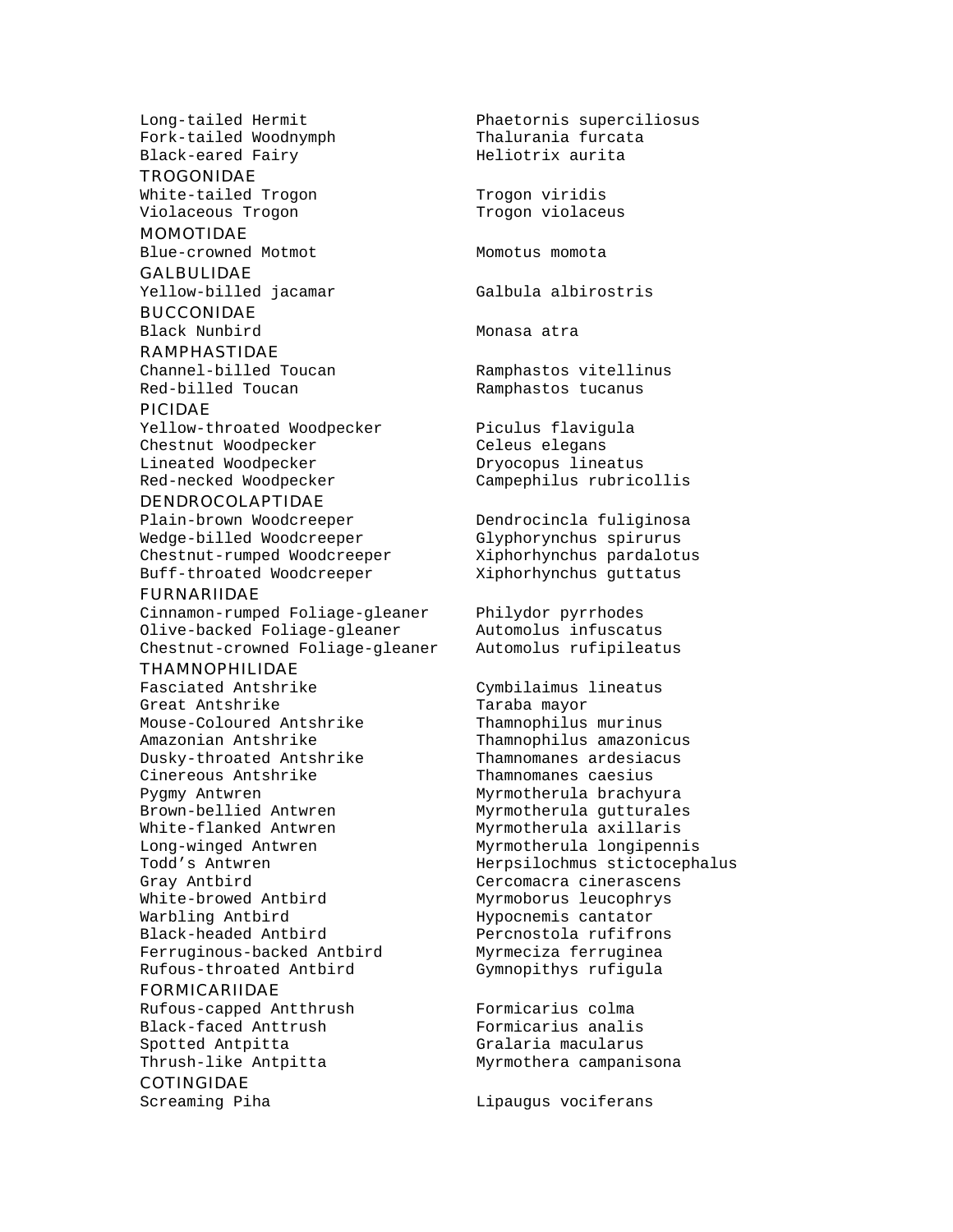Purple-throated Fruitcrow Querula purpurata PIPRIDAE White-crowned Manakin Pipra pipra White-bearded Manakin Manacus Manacus manacus Tiny Tyrant-Manakin Tyranneutes virescens Thrush-like Manakin Schiffornis turdinus TYRANNIDAE White-ringed Flycatcher Conopias albovittata

Bright-rumped Atilla Atilla spadiceus Grayish Mourner **Rhytipterna** simplex Sulphur-rumped Flycatcher Myiobius barbatus Helmeted Pygmy-Tyrant Lophotriccus galeatus

TROGLODYTIDAE Coraya Wren Thryothorus coraya

VIREONIDAE Buff-cheeked Greenlet Hylophilus muscicapinus

THRAUPINAE Flame-crested Tanager Tachyphonus cristatus Fulvous-crested Tanager Tachyphonus surinamus

ICTERINAE

CARDINALINAE Slate-coloured Grosbeak Pitylus grossus

EMBERIZINAE

TINAMIDAE

ACCIPITRIDAE

FALCONIDAE Red-throated Caracara Daptrius americanus

COLUMBIDAE Plumbeous Pigeon Columba plumbea

PSITTACIDAE Painted Parakeet Phyrrhura picta Orange-winged Parrot **Amazona amazonica**<br>Red-fan Parrot **Amazonica**<br>Deroptyus accipit:

**CUCULIDAE** Squirrel Cuckoo **Piaya** Cayana

**TROCHILIDAE** 

TROGONIDAE Violaceous Trogon Trogon Violaceus

BUCCONIDAE Black Nunbird Monasa atra PICIDAE

Yellow-throated Woodpecker Piculus flavigula Chestnut Woodpecker Celeus elegans Red-necked Woodpecker Campephilus rubricollis

Royal Flycatcher **Constanting Constanting Constanting Constanting Constanting Constanting Constanting Constanting Constanting Constanting Constanting Constanting Constanting Constanting Constanting Constanting Constanting** 

Long-billed Gnatwren Ramphocaenus melanaurus

Green Oropendola Psarocolius viridis

Pectoral Sparrow **Arremon** taciturnus

Variegated Tinamou Crypturellus cinereus

Black-faced Hawk Leucopternis melanops

Golden-winged Parakeet Brotogeris chrysopterus Deroptyus accipitrinus

Long-tailed Hermit Phaetornis superciliosus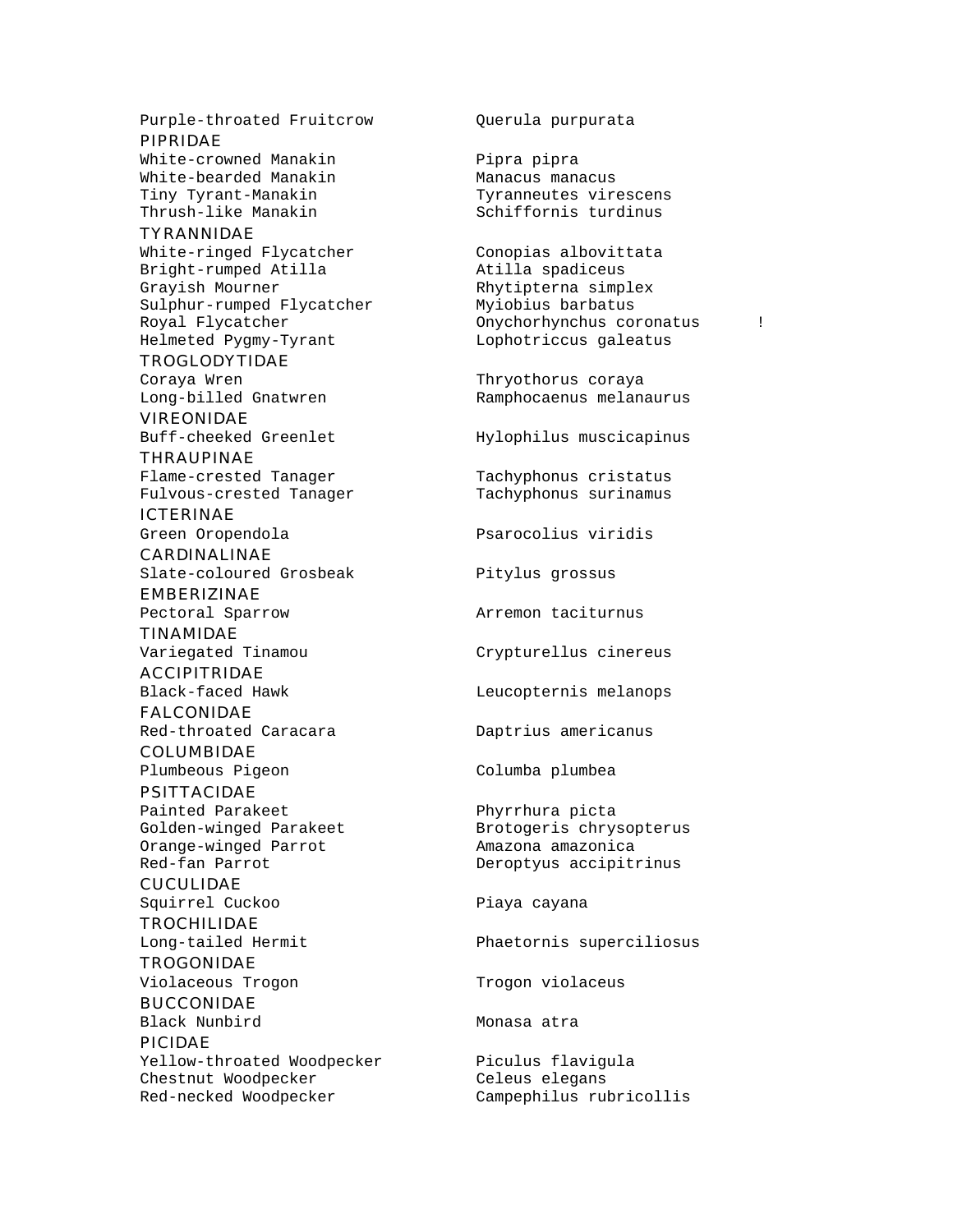#### DENDROCOLAPTIDAE

Plain-brown Woodcreeper Dendrocincla fuliginosa Wedge-billed Woodcreeper Glyphorynchus spirurus Black-banded Woodcreeper Dendrocolaptes picumnus Chestnut-rumped Woodcreeper Xiphorhynchus pardalotus Buff-throated Woodcreeper Xiphorhynchus guttatus

#### FURNARIIDAE

Buff-throated Foliage-gleaner Automolus ochroleamus THAMNOPHILIDAE Fasciated Antshrike Cymbilaimus lineatus

Amazonian Antshrike Thamnophilus amazonicus Dusky-throated Antshrike Thamnomanes ardesiacus Cinereous Antshrike Thamnomanes caesius Streaked Antwren Mymotherula surinamensis Brown-bellied Antwren Myrmotherula gutturales White-flanked Antwren Myrmotherula axillaris Gray Antbird **Cercomacra cinerascens** Dusky Antbird Cercomacra tyrannina White-browed Antbird Myrmoborus leucophrys Warbling Antbird **Hypocnemis** cantator Black-headed Antbird Percnostola rufifrons Silvered Antbird Sclateria naevia Ferruginous-backed Antbird Myrmeciza ferruginea White-plumed Antbird **Pithys** albifrons Rufous-throated Antbird Gymnopithys rufigula

## FORMICARIIDAE

## COTINGIDAE

Screaming Piha and Lipaugus vociferans Purple-throated Fruitcrow Querula purpurata

#### PIPRIDAE

Golden-headed Manakin Pipra erythrocephala Thrush-like Manakin Schiffornis turdinus

#### TROGLODYTIDAE

**THRAUPINAE** Purple Honeycreeper Cyanerpes caeruleus Blue Dacnis **Blue Dacnis** Cayana

#### ICTERINAE

Red-rumped Cacique **Cacicus** Cacicus haemorrhous TINAMIDAE

## ACCIPITRIDAE

Plumbeous Kite **Ictinia** plumbea Gray Hawk **Buteo nitidus** 

FALCONIDAE Red-throated Caracara **Daptrius** americanus **PSOPHIIDAE** 

Gray-winged Trumpetter Psophia crepitans

Band-tailed Antshrike Sakesphorus melanothorax

Thrush-like Antpitta Myrmothera campanisona

Coraya Wren Thryothorus coraya Musician Wren Cyphorhinus arada

Great Tinamou **Tinamus** major Variegated Tinamou Crypturellus cinereus

Swallow-tailed Kite Elanoides forficatus Great Black Hawk **Buteogallus** urubitinga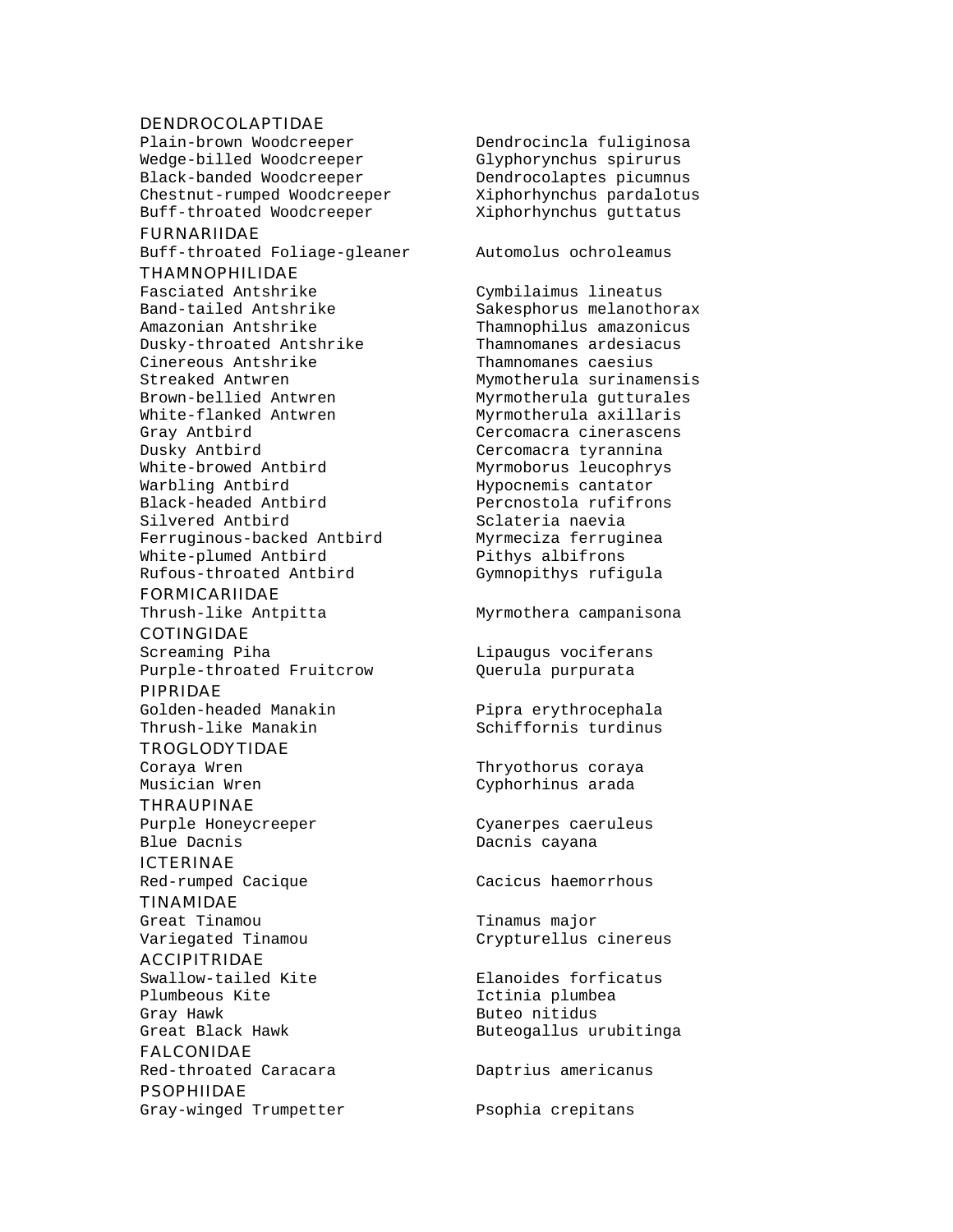#### COLUMBIDAE

PSITTACIDAE Golden-winged Parakeet Brotogeris chrysopterus

#### TROCHILIDAE

Reddish Hermit Phaetornis ruber Fork-tailed Woodnymph Thalurania furcata

#### TROGONIDAE

White-tailed Trogon Trogon viridis Violaceous Trogon Trogon Violaceus

## BUCCONIDAE

#### RAMPHASTIDAE

Green Aracari **Pteroglossus** viridis Red-billed Toucan Ramphastos tucanus

#### PICIDAE

Golden-collared Woodpecker Veniliores cassini Crimson-crested Woodpecker Campephilus melanoleucos<br>Red-necked Woodpecker Campephilus rubricollis

#### DENDROCOLAPTIDAE

Wedge-billed Woodcreeper Glyphorynchus spirurus Chestnut-rumped Woodcreeper Xiphorhynchus pardalotus Buff-throated Woodcreeper Xiphorhynchus guttatus

#### FURNARIIDAE

Plain-crowned Spinetail Synallaxis gujanensis Rufous-rumped Foliage-gleaner Philydor erythrocercus Cinnamon-rumped Foliage-gleaner Philydor pyrrhodes

#### THAMNOPHILIDAE

Fasciated Antshrike Cymbilaimus lineatus Band-tailed Antshrike Sakesphorus melanothorax Amazonian Antshrike Thamnophilus amazonicus Dusky-throated Antshrike Cinereous Antshrike Thamnomanes caesius Streaked Antwren 1988 Mymotherula surinamensis Brown-bellied Antwren Myrmotherula gutturales White-flanked Antwren Myrmotherula axillaris Dusky Antbird Cercomacra tyrannina White-browed Antbird Myrmoborus leucophrys Warbling Antbird **Hypocnemis** cantator Black-headed Antbird Percnostola rufifrons Ferruginous-backed Antbird Myrmeciza ferruginea Spot-backed Antbird Hylophylax naevia

#### FORMICARIIDAE

Black-faced Anttrush Formicarius analis Spotted Antpitta Gralaria macularus

#### COTINGIDAE

Ruddy Pigeon Columba subvinacea Ruddy Ground-Dove Columbina talpacoti Gray-fronted Dove **Leptotila** rufaxilla

Long-tailed Hermit Phaetornis superciliosus

Swallowing Chelidoptera tenebrosa

Black-necked Aracari Pteroglossus aracari Channel-billed Toucan Ramphastos vitellinus

Campephilus rubricollis

Todd's Antwren Herpsilochmus stictocephalus<br>Dot-winged Antwren Microrhopias quixensis Microrhopias quixensis

Thrush-like Antpitta Myrmothera campanisona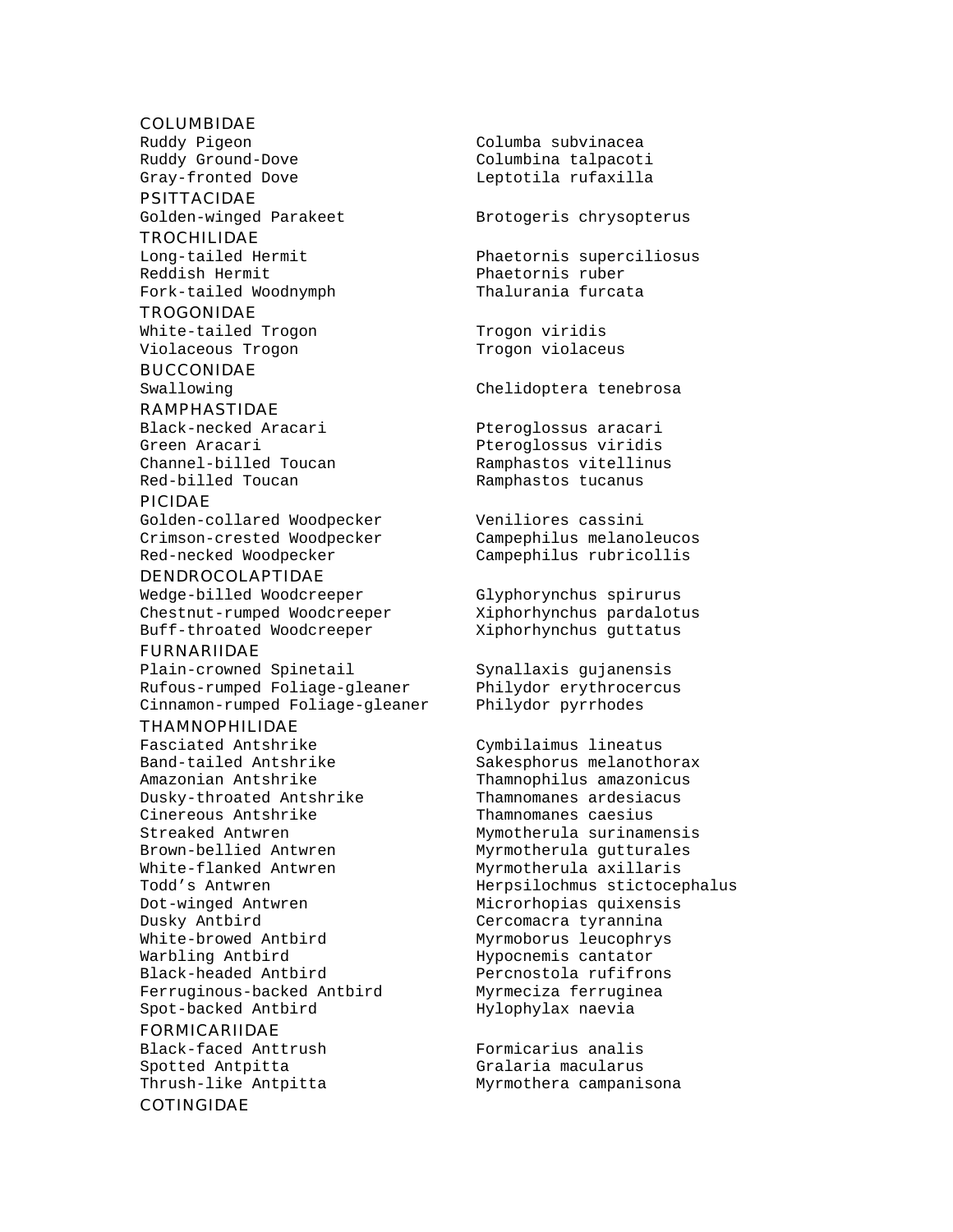Screaming Piha and Lipaugus vociferans Black-capped Becard Pachyramphus marginatus Purple-throated Fruitcrow Querula purpurata Capuchinbird Perissocephalus tricolor

#### PIPRIDAE

Golden-headed Manakin Pipra erythrocephala White-bearded Manakin Manacus manacus<br>Thrush-like Manakin Schiffornis ture

#### TYRANNIDAE

Tropical Kingbird Tyrannus melancholicus Boat-billed Flycatcher Megarynchus pitangua Rusty-margined Flycatcher Myiozetetes cayanensis Great Kiskadee entitled as a pitangus sulphuratus Grayish Mourner **Example Strategier Rhytipterna** simplex Ruddy-tailed Flycatcher Terenotriccus erythrurus Helmeted Pygmy-Tyrant Lophotriccus galeatus Yellow-crowned Tyrannulet Tyrannulus elatus Ringed Antpipit **Corythopis** torquata

#### TROGLODYTIDAE

SYLVIIDAE Tropical Gnatcatcher **Polioptila** plumbea

VIREONIDAE Buff-cheeked Greenlet Hylophilus muscicapinus

THRAUPINAE Black-faced Dacnis Dacnis lineata

## EMBERIZINAE

#### PHALACROCORACIDAE

ARDEIDAE White-necked Heron and ardea cocoi Great eqret **Ardea** alba Little Blue Heron Egretta caerulea

THRESKIORNITHIDAE

## CATHARTIDAE

Greater Yellow-headed Vulture Cathartes melambrotus

### ACCIPITRIDAE

Plumbeous Kite **Ictinia** plumbea Gray Hawk **Buteo** nitidus

#### FALCONIDAE Black Caracara **Daptrius** ater Red-throated Caracara Daptrius americanus

CRACIDAE Little Chachalaca Ortalis motmot

Schiffornis turdinus

Coraya Wren Thryothorus coraya Thryothorus leucotis Musician Wren Cyphorhinus arada

Blue-black Grassquit Volatinia jacarina

Neotropic Cormorant Phalacrocorax olivaceus

Capped Heron **Pilherodius** pileatus

Green Ibis **Mesembrinibis cayennensis** 

King Vulture Sarcoramphus papa

Swallow-tailed Kite **Elanoides** forficatus White Hawk **Leucopternis** albicollis Black Hawk-Eagle Spizaetus tyrannus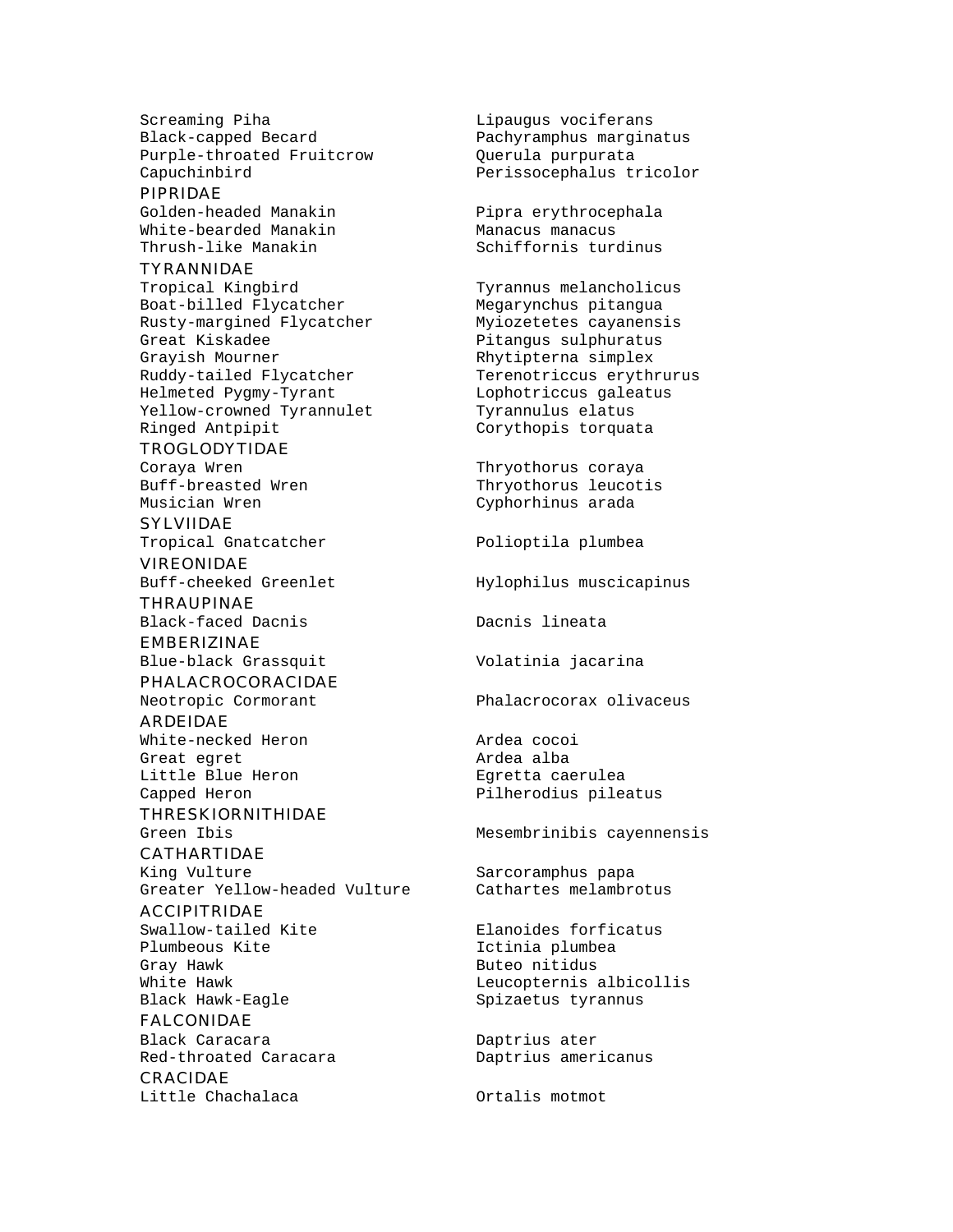#### **SCOLOPACIDAE**

PSITTACIDAE

CUCULIDAE

CAPRIMULGIDAE

APODIDAE

**TROCHILIDAE** 

ALCEDINIDAE

Ringed Kingfisher Ceryle torquata Amazon Kingfisher Chloroceryle amazona Green Kingfisher Chloroceryle americana Green-and-rufous Kingfisher Chloroceryle inda

BUCCONIDAE

RAMPHASTIDAE

Red-billed Toucan Ramphastos tucanus

PICIDAE

THAMNOPHILIDAE

**COTINGIDAE** 

Black-tailed Tityra Tityra Cayana TYRANNIDAE

Tropical Kingbird Tyrannus melancholicus White-ringed Flycatcher Conopias albovittata Rusty-margined Flycatcher Myiozetetes cayanensis Great Kiskadee entitled and the Pitangus sulphuratus Yellow-crowned Tyrannulet Tyrannulus elatus

HIRUNDINIDAE

White-banded Swallow **Atticora** fasciata Black-collared Swallow Atticora melanoleuca

THRAUPINAE Blue-gray Tanager Thraupis episcopus Palm Tanager Thraupis palmarum Silver-beaked Tanager Ramphocelus carbo

ICTERINAE Yellow-rumped Cacique Cacicus cela CARDINALINAE

Buff-throated Saltator Saltator maximus TINAMIDAE

Spotted Sandpiper **Action** Actitis macularia Golden-winged Parakeet Brotogeris chrysopterus Black-headed Parrot Pionitus melanocephala Red-fan Parrot Deroptyus accipitrinus Squirrel Cuckoo **Piaya** cayana Ladder-tailed Nightjar Hydropsalis climacocera Band-rumped Swift Chaetura spinicauda Black-eared Fairy Meliotrix aurita Pied Puffbird Notharchus tectus Black-necked Aracari Pteroglossus aracari Green Aracari Pteroglossus viridis Ramphastos vitellinus Lineated Woodpecker **Dryocopus** lineatus Silvered Antbird Sclateria naevia Screaming Piha Lipaugus vociferans White-winged Swallow Tachycineta albiventer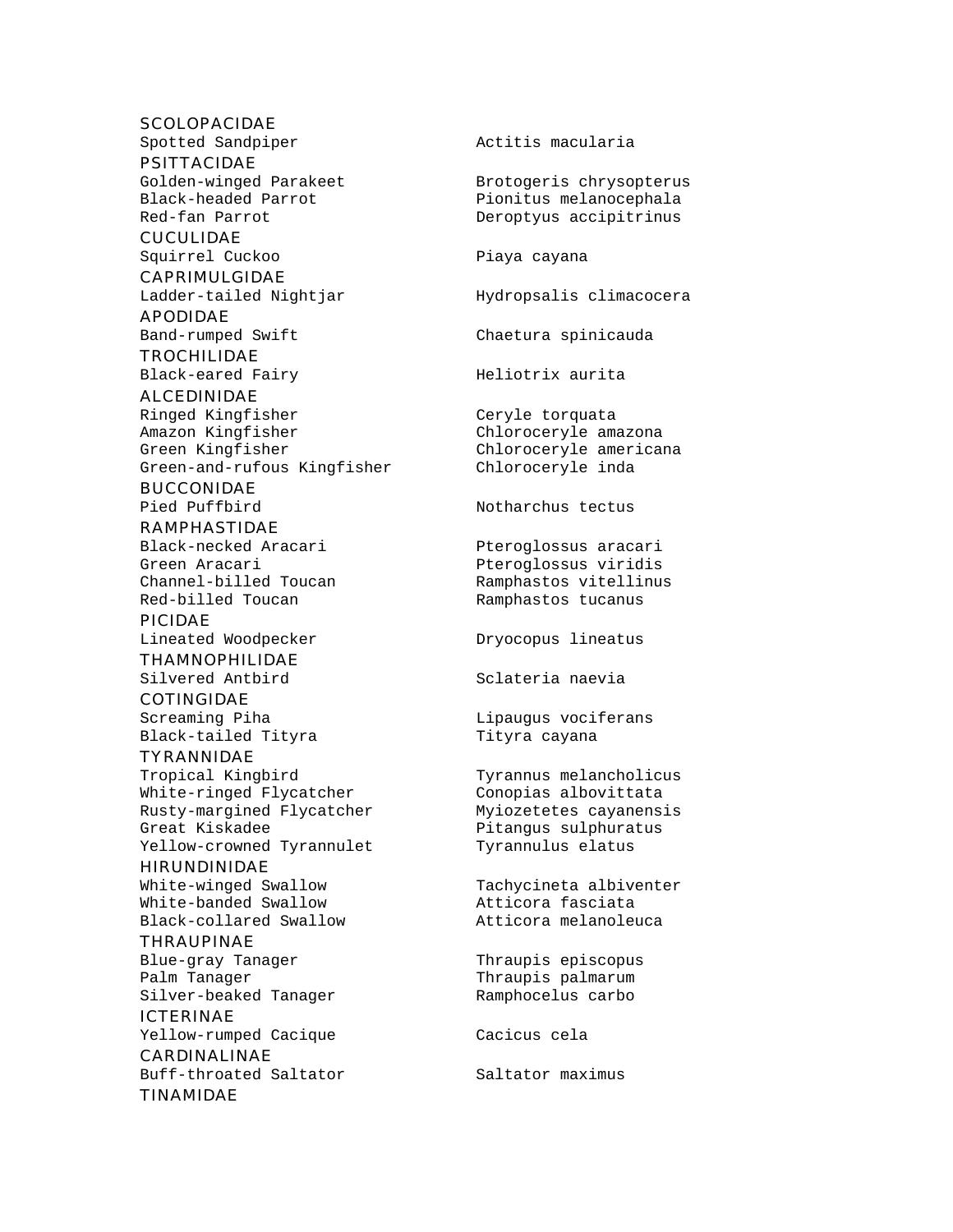ACCIPITRIDAE

FALCONIDAE

CRACIDAE Common Piping-Guan Pipile pipile

PSOPHIIDAE Gray-winged Trumpetter Psophia crepitans

COLUMBIDAE

PSITTACIDAE Painted Parakeet Phyrrhura picta Dusky Parrot Pionus fuscus

**TROGONIDAE** White-tailed Trogon Trogon viridis Violaceous Trogon Trogon violaceus

MOMOTIDAE Blue-crowned Motmot Momotus momota

GALBULIDAE

RAMPHASTIDAE

PICIDAE Yellow-throated Woodpecker Piculus flavigula DENDROCOLAPTIDAE

Wedge-billed Woodcreeper Glyphorynchus spirurus FURNARIIDAE

THAMNOPHILIDAE Fasciated Antshrike Cymbilaimus lineatus Mouse-Coloured Antshrike Thamnophilus murinus Amazonian Antshrike Thamnophilus amazonicus Dusky-throated Antshrike Thamnomanes ardesiacus Cinereous Antshrike Thamnomanes caesius Rufous-bellied Antwren Myrmotherula guttata Gray Antbird Cercomacra cinerascens Warbling Antbird **Hypocnemis** cantator Ferruginous-backed Antbird Myrmeciza ferruginea

FORMICARIIDAE Spotted Antpitta **Gralaria** Macularus

COTINGIDAE Screaming Piha and Lipaugus vociferans Pink-throated Becard Platypsaris minor Purple-throated Fruitcrow Querula purpurata PIPRIDAE

White-fronted Manakin Pipra serena

Variegated Tinamou Crypturellus cinereus

Great Black Hawk **Buteogallus** urubitinga

Red-throated Caracara Daptrius americanus

Ruddy Pigeon Columba subvinacea

Golden-winged Parakeet Brotogeris chrysopterus

Great Jacamar **Great Calculates** Jacamerops aurea

Channel-billed Toucan Ramphastos vitellinus Red-billed Toucan The Ramphastos tucanus

Plain Xenops **Xenops** Xenops minutus

Scale-backed Antbird The Hylophylax poecilonota

Thrush-like Antpitta Myrmothera campanisona

Tiny Tyrant-Manakin Tyranneutes virescens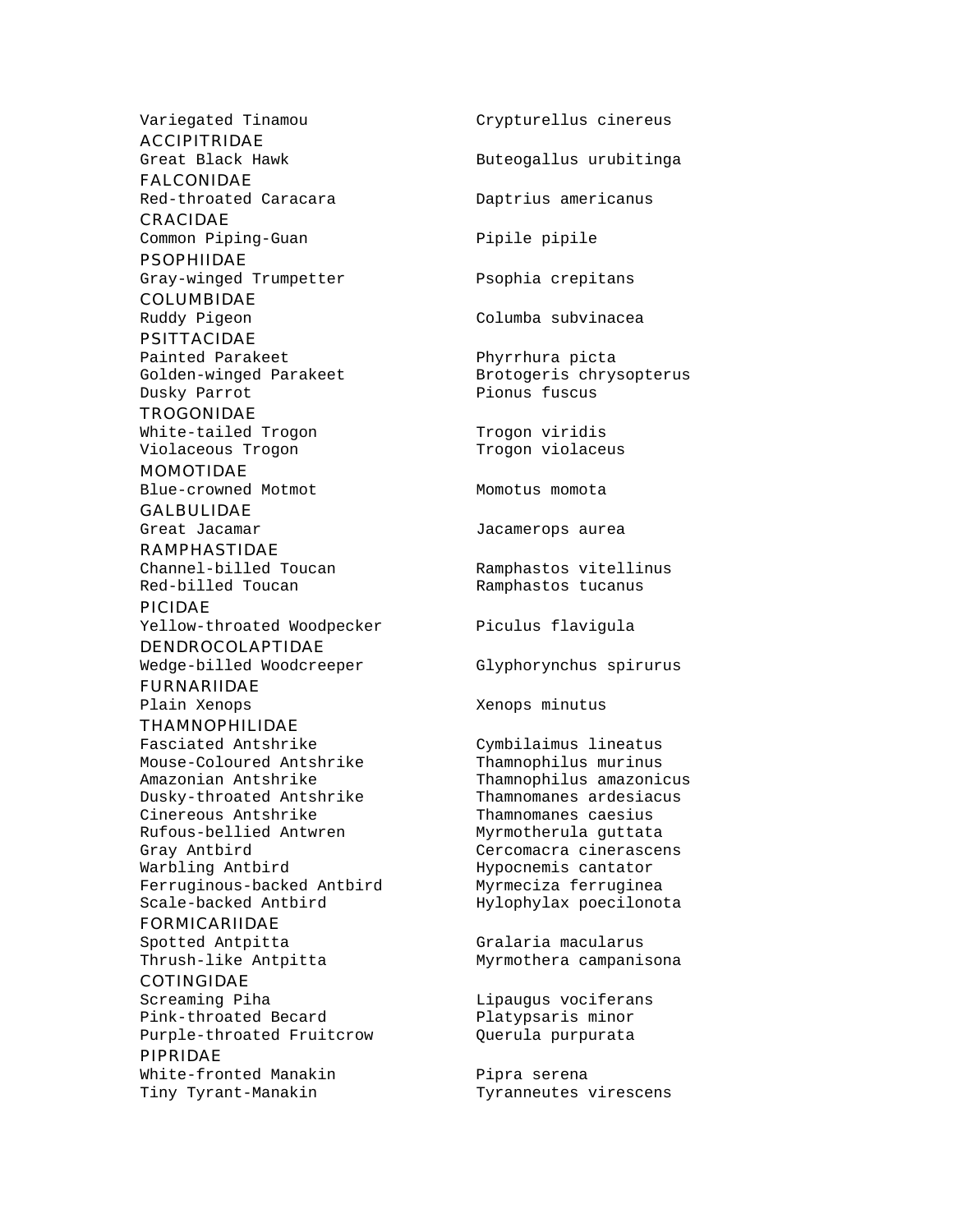#### **TYRANNIDAE** White-ringed Flycatcher Conopias albovittata Grayish Mourner The Rhytipterna simplex Short-tailed Tyrant Myiornis ecaudatus Yellow-crowned Tyrannulet Tyrannulus elatus

TROGLODYTIDAE

VIREONIDAE Lemon-chested Greenlet Hylophilus thoracicus

## THRAUPINAE Purple Honeycreeper Cyanerpes caeruleus Red-legged Honeycreeper Cyanerpes cyaneus Green Honeycreeper Chlorophanes spiza Black-faced Dacnis Turquoise Tanager Turquoise Tanager Violaceous Euphonia Euphonia violacea Palm Tanager Thraupis palmarum

# ICTERINAE

Yellow-rumped Cacique Cacicus cela TINAMIDAE

FALCONIDAE Red-throated Caracara **Daptrius** americanus

CRACIDAE

PSITTACIDAE Sapphire-rumped Parrotlet Touit purpurata

**CUCULIDAE** Squirrel Cuckoo **Piaya** cayana

TROGONIDAE White-tailed Trogon Trogon viridis

MOMOTIDAE Blue-crowned Motmot Momotus momota

RAMPHASTIDAE Red-billed Toucan Ramphastos tucanus

#### PICIDAE Yellow-throated Woodpecker Piculus flavigula Golden-collared Woodpecker Veniliores cassini Red-necked Woodpecker Campephilus rubricollis

DENDROCOLAPTIDAE Black-banded Woodcreeper Dendrocolaptes picumnus Chestnut-rumped Woodcreeper Xiphorhynchus pardalotus

FURNARIIDAE Rufous-rumped Foliage-gleaner Philydor erythrocercus Rufous-tailed Xenops Xenops milleri !!!!

THAMNOPHILIDAE

Coraya Wren Thryothorus coraya Musician Wren Cyphorhinus arada

Yellow-backed Tannager Hemithraupis flavicollis Red-billed Tanager Lamprospiza melanoleuca

Green Oropendola entre Psarocolius viridis

Variegated Tinamou Crypturellus cinereus

Spix's Guan **Penelope** jacquacu Common Piping-Guan Pipile pipile

Channel-billed Toucan Ramphastos vitellinus

Fasciated Antshrike Cymbilaimus lineatus